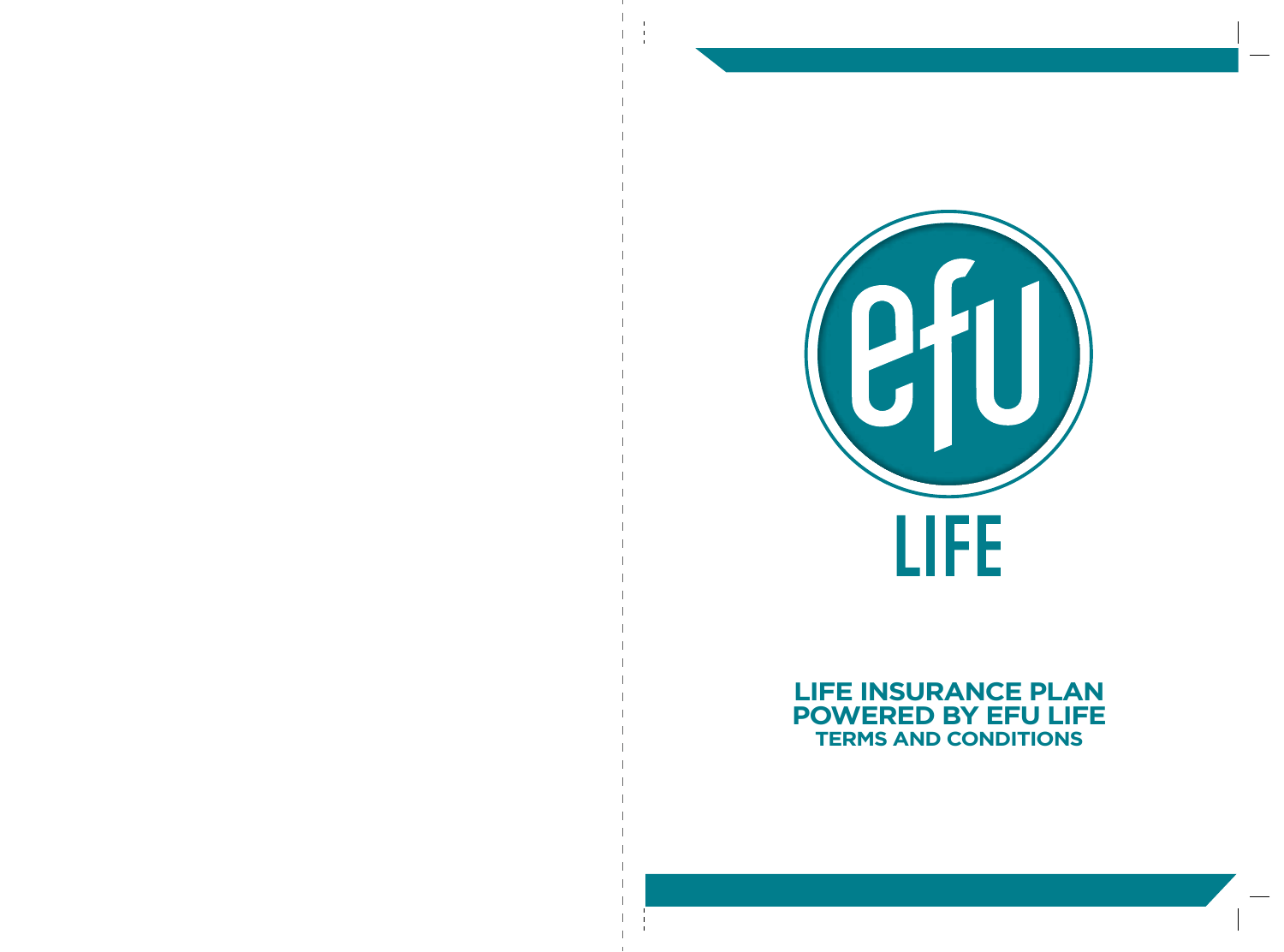# **LIFE INSURANCE PLAN POWERED BY EFU LIFE TERMS AND CONDITIONS**

## **1. DEFINITIONS**

In these Provisions:

**COMPANY** means EFU Life Assurance Ltd.

**BANK** means Telenor Microfinance Bank Limited-Acting on behalf of Company as its Corporate Insurance Agent.

**LIFE INSURANCE PLAN POWERED BY EFU LIFE** means a term assurance product which provides a guaranteed level of life insurance protection against death due to natural or accidental causes.

**ACCIDENT** means bodily injury which is caused solely by violent, external and accidental means and resulting directly and independently of all other causes.

**ACCIDENTAL DEATH** refers to an Insured Member dying as a result of injuries caused solely by violent, external and accidental means and there is evidence of a visible contusion or wound on exterior of the body except in the case of drowning or of an internal injury revealed by an autopsy, and that such death occurred within 90 days of the accident solely as a result of the same injury and not as an indirect result of any fit, physical defect, illness or disorder.

**INSURED MEMBER** means the Eligible Life Assured who consents to opt Life Insurance Plan Powered by EFU Life

**ELIGIBLE LIFE ASSURED** means the customer of Bank who is eligible for assurance under this policy in accordance with Clause 4 of these Provisions and Conditions.

**BENEFICIARY** means the next of kin designated by the Insured Member who can be the spouse, or any other close blood relative.

**COVERAGE EFFECTIVE DATE** means the date and time on which the cover becomes effective which will be from 00:01 hours on the 1st day of the next month following the date on which the premium is paid after acceptance of the application by the Insured Member.

**POLICY TERM** means the period of one month beginning from the first day of a calendar month and ending on the last day of same calendar month.

**ENROLLMENT MONTHIVERSARY DATE** the same date of a calendar month on which the Insured Member was initially enrolled into this policy upon payment of Monthly Premium stipulated in clause 7 hereinafter.

**RENEWAL ENROLLMENT** Re-enrollment of an Insured into this policy upon payment of Monthly Premium on Enrollment Monthiversary Date stipulated in clause 7 hereinafter.

#### **2. MASTER CONTRACT**

These Provisions and Conditions constitute the Master Contract between the Company and the Insured Member. No one except an Appointed Signatory is authorized to modify this contract, or extend the time for premium payment, to waive any lapse or penalty, to waive any of the Company's rights or requirements or to bind the Company by making any promise or by accepting any representation or information. The Company shall not be bound by any promise or representation heretofore or hereafter given by any person other than the authorized representative and such approval be endorsed hereon.

#### **3. AMENDMENT OF THIS POLICY**

This Policy may be amended or changed at any time, without the consent of the Members assured hereunder, on written request made by the Bank and agreement by the Company.

Any amendment or change to this Policy shall be binding on all Members whether assured under this Policy prior to or on or after the date such amendment becomes effective.

## **4. ELIGIBILITY**

The Insured Member shall be those depositor or customer of the Bank who are within the eligibility age range between 18 and 50 years and who have provided valid consent to purchase Life Insurance Plan Powered by EFU Life via approved distribution means deployed by the Bank. An Insured Member shall not be eligible for multiple enrollments at a single point of time under each plan i.e. Daily and Monthly.

#### **5. PARTICULARS TO BE FURNISHED**

The Bank shall furnish the Company with all the necessary information on "client wise basis". Such particulars shall, unless otherwise agreed by the Company in writing, be furnished on the Commencement date and daily thereafter in the format to be specified by the Company.

### **6. EVIDENCE OF AGE**

Evidence of Age of the Insured Member, satisfactory to the Company, will be required before any benefit is paid. A copy of Computerized National Identity Card (CNIC) of the Insured Member shall be deemed satisfactory proof of Evidence of Age. In the absence of the CNIC and birth certificate, the matriculation Certificate or any other satisfactory evidence which the Company may specify will be considered as acceptable proof of age.

#### **7. AMOUNT AND CALCULATION OF PREMIUM**

Daily or Monthly Premium shall be payable in respect of the coverage provided. The amount of Premium for each member shall be according to the following schedule based on the variants of the plan

| <b>Variants</b> | Daily Premium<br>per Insured Member<br>(PKR) | Monthly Premium<br>per Insured Member (PKR) |
|-----------------|----------------------------------------------|---------------------------------------------|
| Unit 1          |                                              | 60                                          |
| Unit 3          |                                              | 150                                         |

The coverage will start from the 1st of the next month. Where full premium for an Insured Member is not paid the benefit amount will be adjusted on Pro-rata basis.

## **8. BENEFITS**

#### **A) Basic Death Benefit**

If the Insured Member dies, whilst this policy is in full force, then the Company will, subject to exclusions, terms and conditions, upon receipt of due proof and investigation of the Claim, arrange to pay the amount of benefit according to following table:

| <b>Variants</b> | <b>Sum Assured (PKR)</b> |
|-----------------|--------------------------|
| Unit 1          | 100,000                  |
| Unit 3          | 250,000                  |

#### **B) Additional Accidental Death Benefit**

If the Insured Member dies as a result of injuries caused solely by violent, external and accidental means and there is evidence of a visible contusion or wound on exterior of the body except in the case of drowning or of an internal injury revealed by an autopsy, and that such death occurred within 90 days of the accident solely as a result of the same injury and not as an indirect result of any fit, physical defect, illness or disorder, the Company, upon receipt of and due investigation of the Claim, arrange to pay an amount shown in below table, in addition to Basic Death Benefit under the Policy.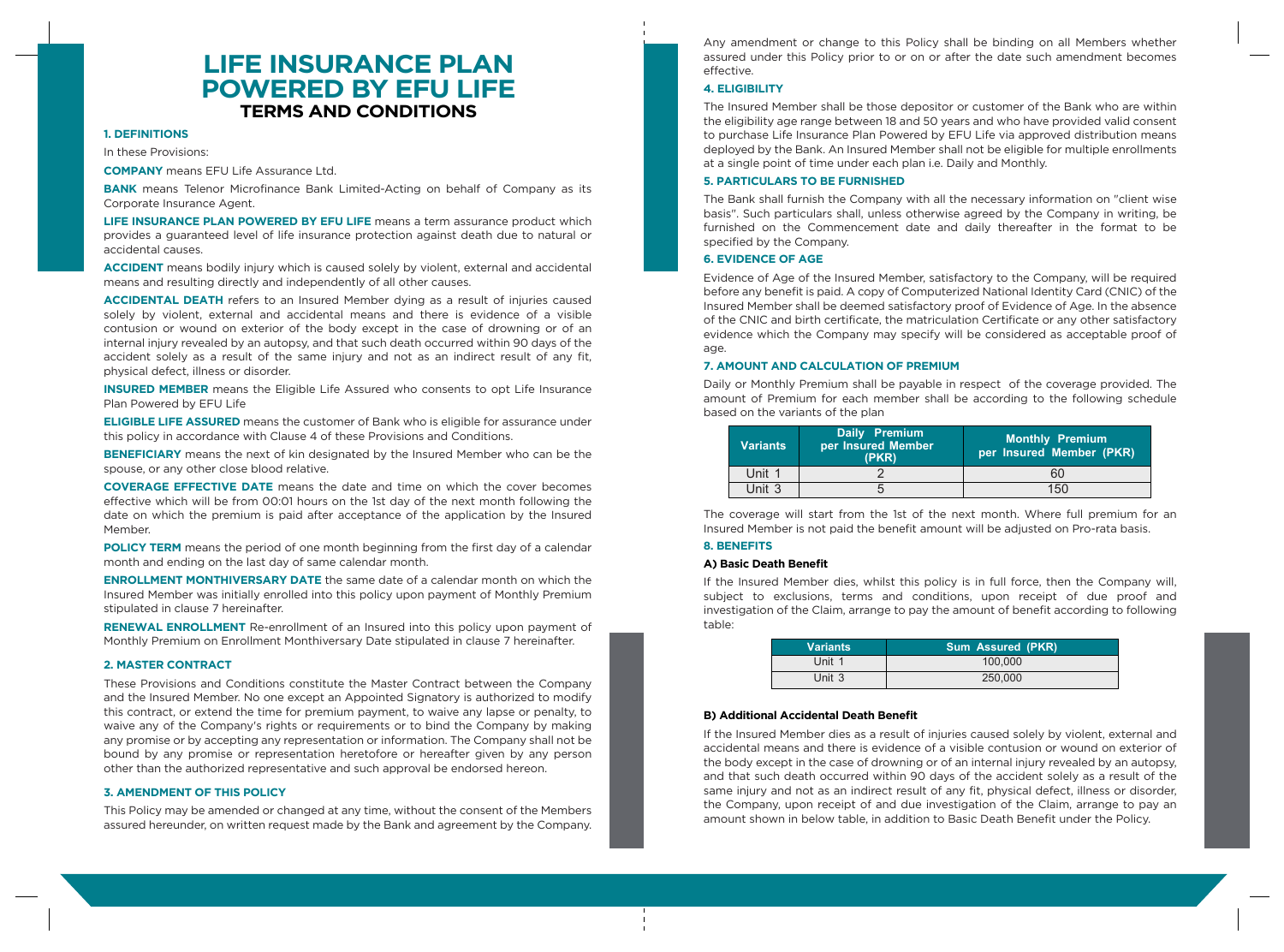| <b>Variants</b> | <b>Sum Assured (PKR)</b> |
|-----------------|--------------------------|
| Unit 1          | 100.000                  |
| Unit 3          | 250,000                  |

## **9. CESSATION OF MEMBERSHIP**

An Insured Member shall cease to be an Insured Member on:

- The Insured Member's death.
- Cancellation of this Policy by the Insured Member.
- The Insured Member having attained the age of 51 years;
- Non-payment of premiums by the Insured Member when due;

• Any other date on which the Member ceases to be eligible for assurance for any fraudulent or criminal reason affecting the assurance hereunder. Decision of the court shall be final in such cases.

## **10. EXCLUSIONS**

This policy does not provide any coverage and no benefits shall be paid for death from all or any of the following corresponding Exclusions:

## **a) For Natural Death Coverage:**

1. In case of death due to Suicide or Self Inflicted Injury, participation in criminal act or violation of law.

## **b) For Accidental Death Coverage:**

1. Murder, Suicide, Self-Inflicted injury, participation in criminal act or violation of law.

2. Claims arises due to traveling in war inflicted areas.

### **11. CANCELLATIONS**

To cease daily or monthly deductions, the Insured Member must de-register for the plan by calling Telenor Microfinance Bank helpline 3737. Otherwise, Bank will continue making daily or monthly as the case may be deductions from the account till the time Balance is available in the account.

#### **12. PAYMENT OF PREMIUMS**

All premiums, including taxes, etc., shall be payable at the office of the Company issuing the policy.

## **13. ASSIGNMENT**

The assurances provided for under this Policy and the benefits payable hereunder are not assignable.

#### **14. RECORDS**

The Bank shall keep a record of the Insured Members containing, for each Insured Member, the essential particulars of the Assurance. This Policy gives the Company, by its duly authorized representative, the right at reasonable times to inspect all books and records of the Bank relating to the assurance effected hereunder.

## **15. CLAIMS**

Bank is offering this insurance policy as a selling channel and is not responsible for any claim under it. All the claims under the insurance Policy are liability of the Insurance Company for which Written notice of claim must be presented to and received at the office of the Company issuing the policy. The Bank OR Insured Member will provide, at their own expense, all certificates, information and evidence required by the Company in respect of claims. All claims will require evidence of claim and proof of age of the Insured Member. The Beneficiary / Claimant can call at 111-338- 111 (help line of

Insurance Company) to lodge the claim or approach their respective bank branch to fill out and submit necessary claim forms along with following documents. The submission of claim forms along with documents must not take more than 90 days after the occurrence of Event.

#### **Documents required for death claim:**

- Copy of death certificate issued by NADRA / Union Council
- Copy of CNIC of claimant and deceased
- Claimant's Statement

• Heir-Ship Certificate to establish claimant title. However, if the insured customer designated the beneficiary after enrolment, through verbal instruction to the Group Policyholder, claim will be payable to the beneficiary appearing in the records of the Group Policyholder

• Succession Certificate & Original Guardianship Certificate (incase the beneficiary is a minor)

• Any other document which may be deemed necessary by the Company

## **Documents required for accidental death claim:**

- Copy of death certificate issued by NADRA / Union Council
- Copy of CNIC of claimant and deceased
- FIR and Postmortem report in case of Accidental Death

• Heir-Ship Certificate to establish claimant title. However, if the insured customer designated the beneficiary after enrolment, through verbal instruction to the Group Policyholder, claim will be payable to the beneficiary appearing in the records of the Group Policyholder

• Succession Certificate & Original Guardianship Certificate (in case the beneficiary is a minor)

- Any other document deemed necessary by the company
- The assurance effected hereunder shall carry no paid up value.

#### **16. CHANGE OF OWNERSHIP**

If the business of the Bank shall be transferred to or succeeded by any person or corporation then, subject to the consent of the Company, the payment of premiums under this Policy may at the option of such person or corporation be continued in which case such person or corporation shall afro the date of such transfer or succession take the place of and be treated for all purposes of this Policy as being the Bank hereof.

## **17. TERMINATION OF THE POLICY**

It is clarified that any termination shall not affect the obligations of the Bank and Company assumed at the time prior to the effective date of termination. Further, the Company reserves the right to give the Bank three months' written notice to add, alter or repeal the terms and conditions of the Agreement Hereof Notwithstanding anything contrary in this Policy, the termination of this Policy shall have the following effects:

a) No individual enrollment shall be permissible under this Policy after the time of termination.

## **18. LAW**

This Policy shall be governed by the Laws of Islamic Republic of Pakistan.